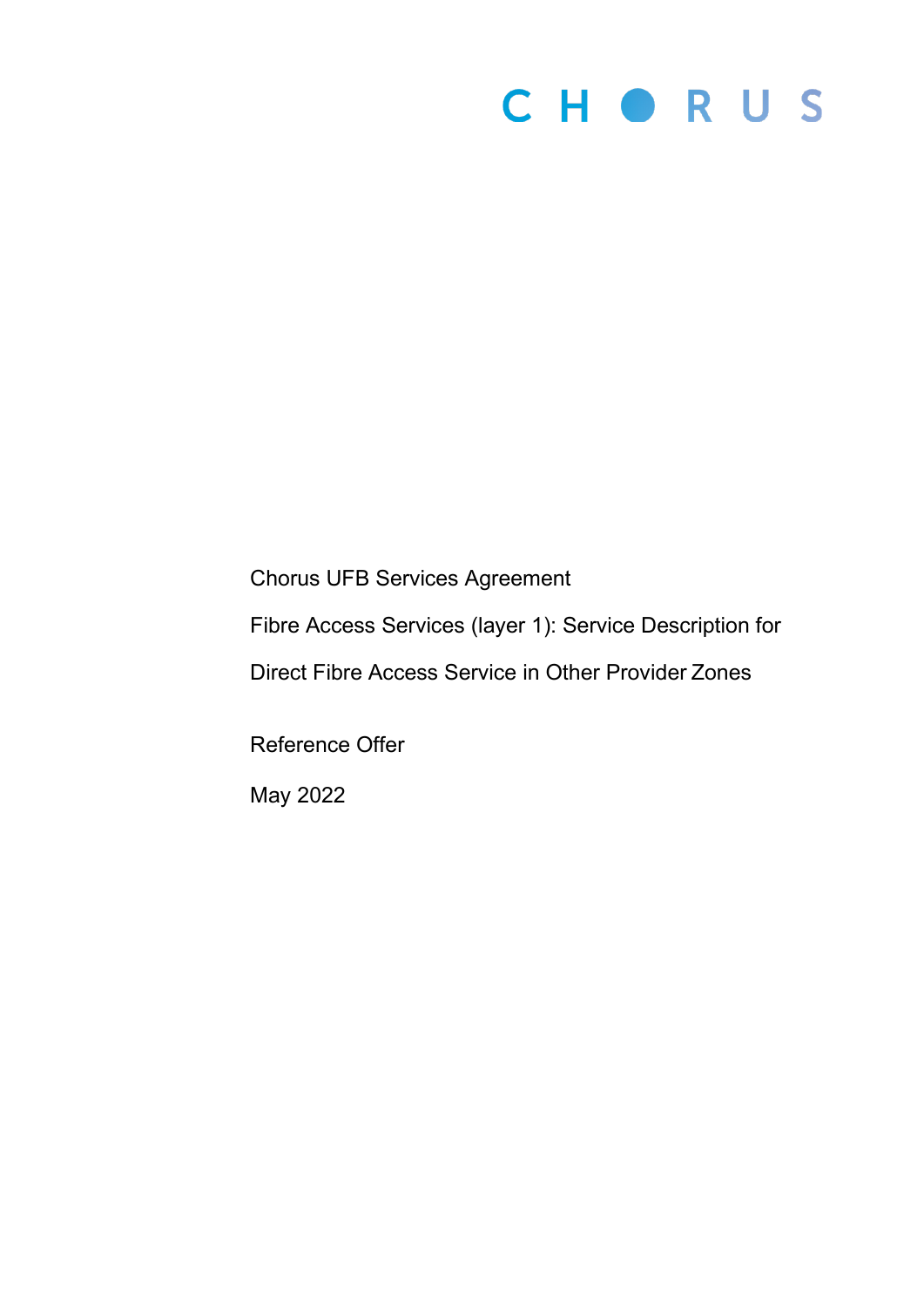## **Document Version History**

| <b>Version</b> | Date          | <b>Author</b>       | <b>Description of Change</b>                                                                        |
|----------------|---------------|---------------------|-----------------------------------------------------------------------------------------------------|
| 1.0            | November 2011 | Alan Mitford-Taylor | Initial offering based on Direct Fibre<br>Access Service document.                                  |
| 2.0            | April 2021    | Alan Mitford-Taylor | Updated fibre specification.                                                                        |
| 3.0            | January 2022  | Alan Mitford-Taylor | Removal of CIP oversight.<br>Update to reflect Direct Fibre Access<br>Service replacement by LUDFAS |
| 4.0            | May 2022      | Alan Mitford-Taylor | Update to clarify boundaries of Voluntary<br>DFAS.                                                  |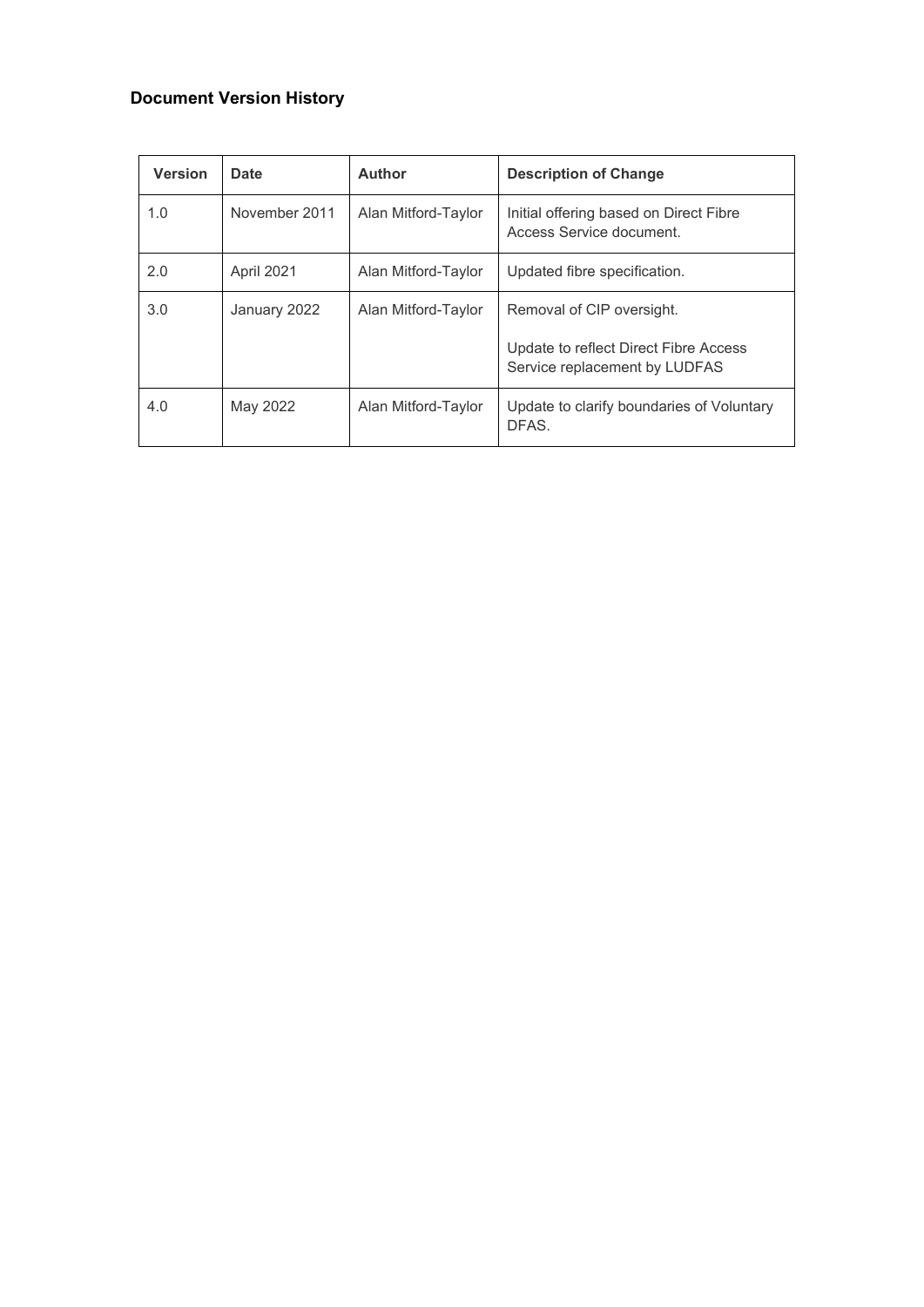### **TABLE OF CONTENTS**

| <b>TABLE OF CONTENTS</b> |               |  |  |
|--------------------------|---------------|--|--|
|                          |               |  |  |
|                          | $\mathcal{P}$ |  |  |
|                          |               |  |  |
|                          |               |  |  |
|                          |               |  |  |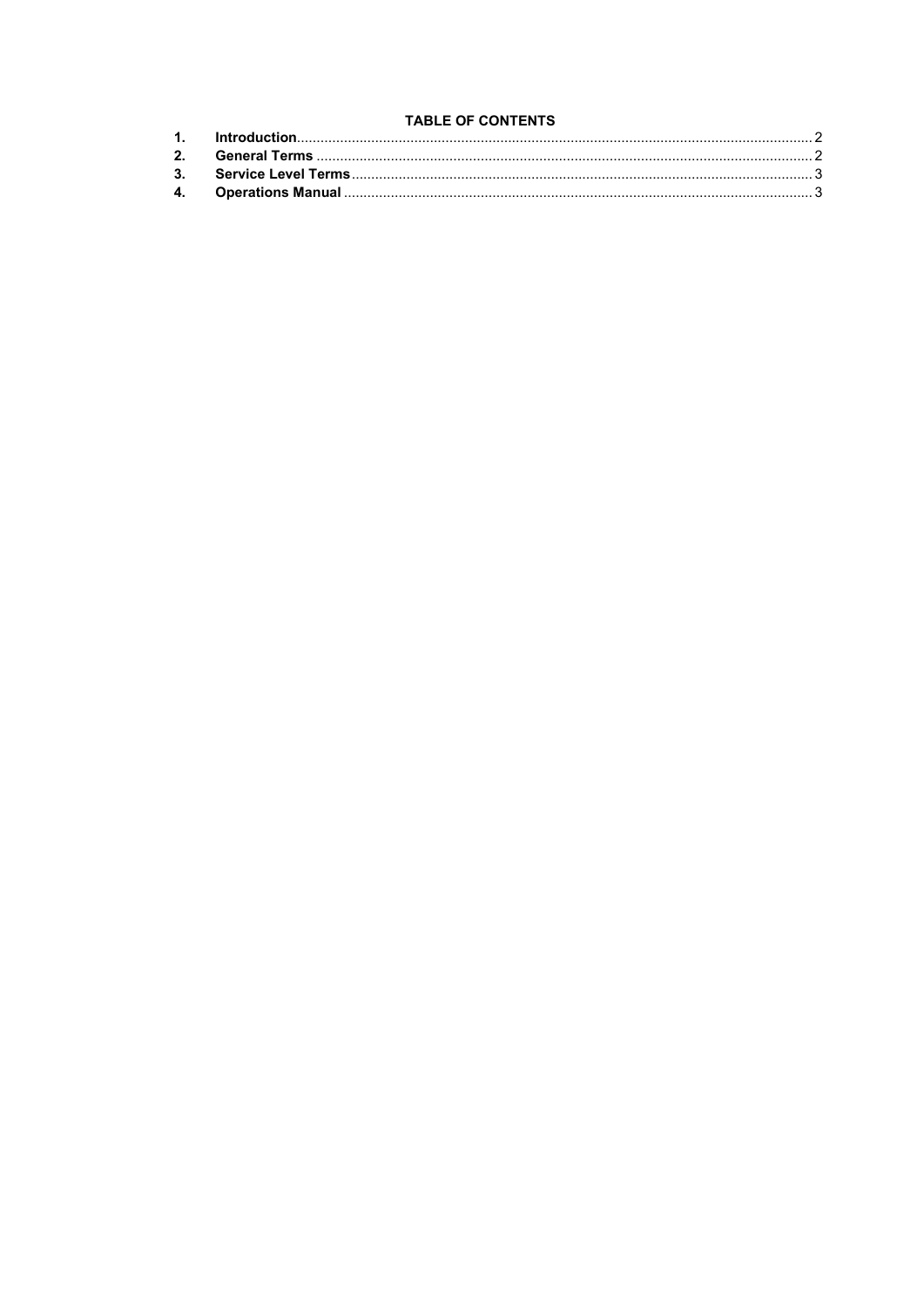#### <span id="page-3-0"></span>**1. Introduction**

- 1.1. This Service Description is part of the Agreement as that term is defined in the Chorus Reference Offer.
- 1.2. The purpose of this Service Description is to detail the terms and conditions under which the Voluntary Direct Fibre Access Service **(Voluntary DFAS**) will be provided.
- 1.3. Voluntary Direct Fibre Access Service is available where the Premises or NBAP is located in an area where an LFC other than Chorus has installed a fibre network as part of the UFB initiative (**Other Provider Zone**). In all other areas, the applicable direct fibre access service will be the Large User Direct Fibre Access Service.
- 1.4. Except to the extent modified by this Service Description the following Chorus Reference Offer documents apply to the provision of Voluntary DFAS:
	- 1.4.1. General Terms;
	- 1.4.2. Price List;
	- 1.4.3. Large User Direct Fibre Access Service Description;
	- 1.4.4. Direct Fibre Access Service Service Level Terms; and
	- 1.4.5. Direct Fibre Access Service Operations Manual.

#### <span id="page-3-1"></span>**2. General Terms**

- 2.1. The General Terms in the Chorus Reference Offer apply to provision of Voluntary DFAS subject to any modifications, exclusions and clarifications:
	- 2.1.1. set out in clause 2.2 below; and
	- 2.1.2. that are necessary to ensure the General Terms are appropriate to the provision of Voluntary DFAS as notified by the LFC on 40 Business Days' notice.
- 2.2. Voluntary DFAS may be withdrawn by the LFC on 12 months' notice. Clauses 5.2 (a) and (b) of the General Terms do not apply to the withdrawal of Voluntary DFAS. Any instance of Voluntary DFAS that is subject to a Minimum Service Term that expires after the 12 month notice of withdrawal, shall continue to be provided by the LFC on the terms of the relevant Service Order until the expiry of that Minimum Service Term.
- 2.3. This Service Description may be changed by the LFC using the process for Agreement Changes set out in the General Terms except that:
	- 2.3.1. the Change Management Forum's prior approval of any such proposed Agreement Change under clauses 24.1 and 25 of the General Terms is not required; and
	- 2.3.2. the Service Provider may not propose any Agreement Change in relation to this Service Description in accordance with clause 24.1(b) of the General Terms.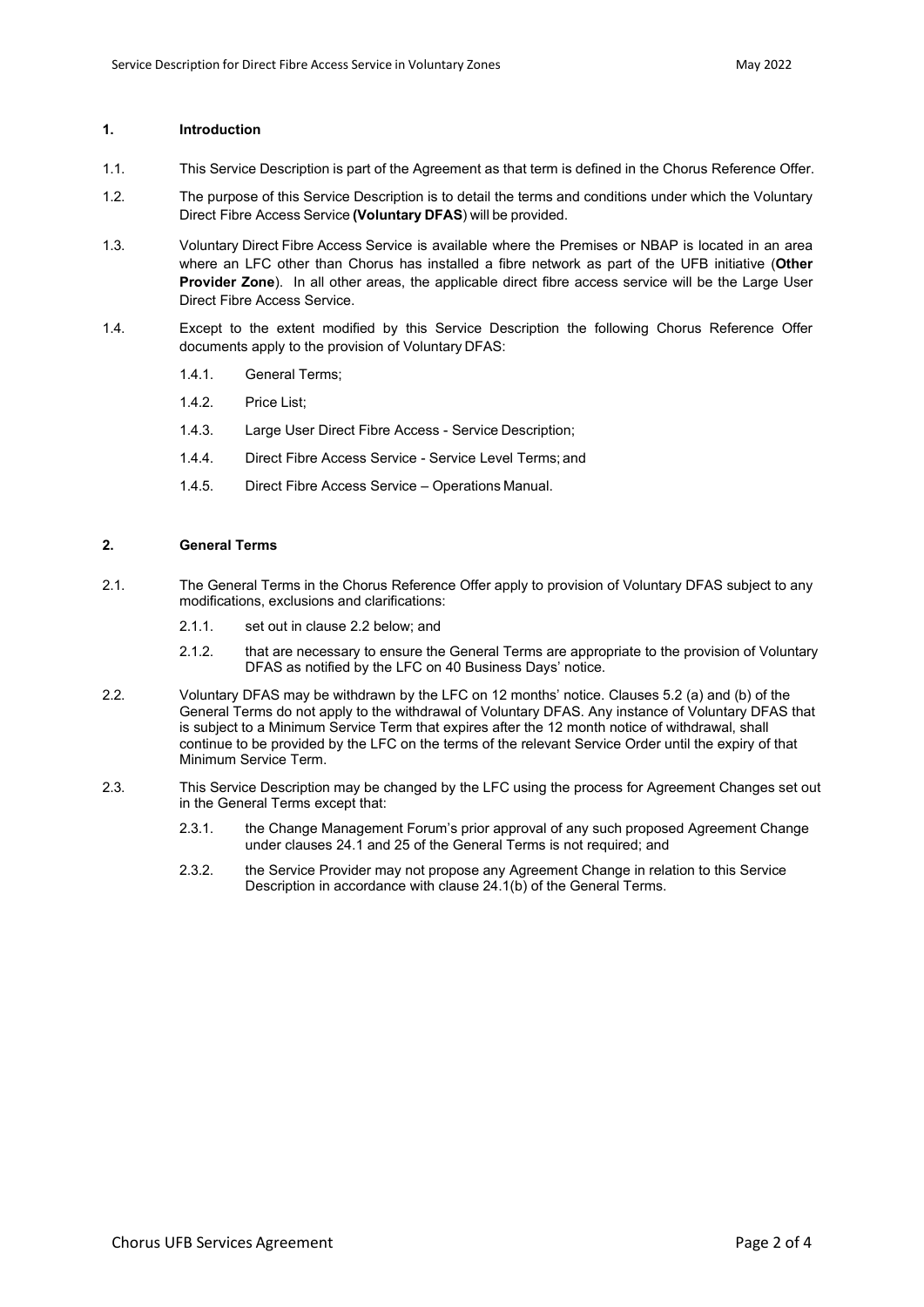#### <span id="page-4-0"></span>**3. Service Level Terms**

- 3.1. The Direct Fibre Access Service Service Level Terms in the Chorus Reference Offer apply to provision of Voluntary DFAS subject to any modifications, exclusions and clarifications:
	- 3.1.1. set out in this clause 3; and
		- 3.1.2. that are necessary to ensure the Service Level Terms are appropriate to the provision of Voluntary DFAS as notified by the LFC on 40 Business Days' notice.
- 3.2. Item 3 of Appendix 3 to the Direct Fibre Access Services Service Level Terms does not apply and the following new Item 3 applies to Voluntary DFAS instead:

| <i>Item</i> | Services to which<br>Service Level<br>relates                                                                   | Service<br>Attribute                                        | Deliverable                                                                                                      | Service Level Target                                                                                                                                                             | Tolerance<br>Level                                                      | Comments |
|-------------|-----------------------------------------------------------------------------------------------------------------|-------------------------------------------------------------|------------------------------------------------------------------------------------------------------------------|----------------------------------------------------------------------------------------------------------------------------------------------------------------------------------|-------------------------------------------------------------------------|----------|
| 3.          | <b>Direct Fibre Access</b><br><b>New Connection</b><br>Service Request<br>Direct Fibre Access<br>Relinquishment | Notification<br>of expected<br>Service<br><b>Start Date</b> | The LFC will<br>notify the<br>Service Provider<br>of expected<br>Service Start<br>Date of the<br>Service Request | Provide notification of the<br>expected Service Start<br>Date to the Service<br><b>Provider within 5</b><br><b>Consecutive Business</b><br>Days of the Deemed<br>Acceptance Time | 95% (per<br>relevant<br>Core Fibre<br>Access<br>Transaction<br>Service) |          |

3.3. No Core Service Rebates will apply for Voluntary DFAS Connections. Chorus will however use commercially reasonable efforts to undertake Voluntary DFAS Connections in a manner consistent with the Service Levels applicable to those Connections.

#### <span id="page-4-1"></span>**4. Operations Manual**

- 4.1. The Direct Fibre Access Service Operations Manual in the Chorus Reference Offer applies to provision of Voluntary DFAS subject to any modifications, exclusions and clarifications:
	- 4.1.1. set out in this clause 4 below; and
	- 4.1.2. that are necessary to ensure the Operations Manual is appropriate to the provision of Voluntary DFAS as notified by the LFC on 40 Business Days notice.
- 4.2. Forecasts for Voluntary DFAS are to be included in the forecast figures provided in accordance with Part 2

*– FORECASTING of the Direct Fibre Access Service Operations Manual. The total of all Direct Fibre Access Service variants forecast numbers will be used to calculate any limits or thresholds in the forecasting process.*

- 4.3. Clauses 17.2 and 17.6 of the Direct Fibre Access Service Operations Manual do not apply and the following new clause 17.2 applies to Voluntary DFAS instead:
	- 17.2 Where practical the LFC will provide diversity on request if available for Premises located within the *Other Provider Zones as a Non Standard Install.*